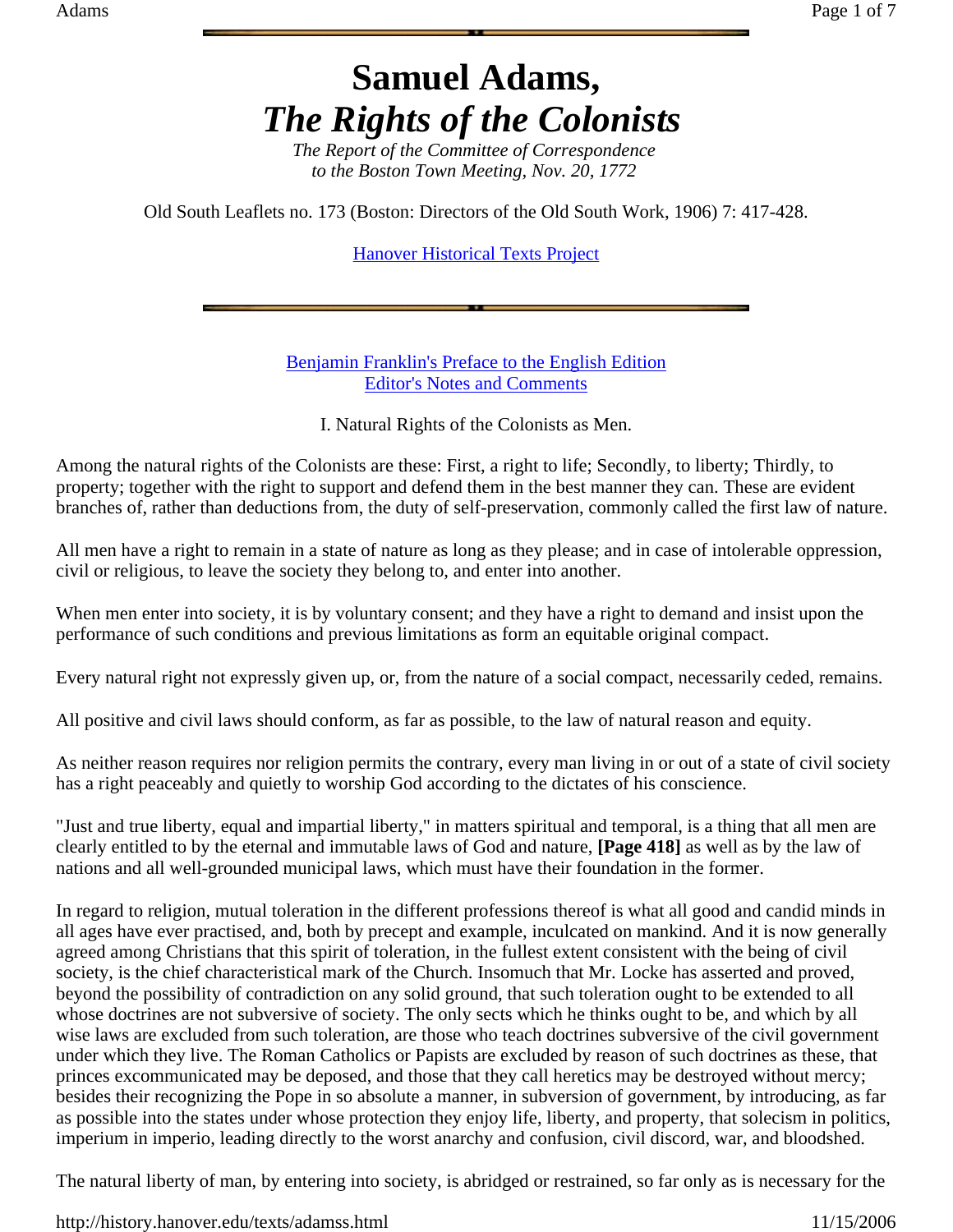great end of society, the best good of the whole.

In the state of nature every man is, under God, judge and sole judge of his own rights and of the injuries done him. By entering into society he agrees to an arbiter or indifferent judge between him and his neighbors; but he no more renounces his original right than by taking a cause out of the ordinary course of law, and leaving the decision to referees or indifferent arbitrators.

In the last case, he must pay the referees for time and trouble. He should also be willing to pay his just quota for the support of government, the law, and the constitution; the end of which is to furnish indifferent and impartial judges in all cases that may happen, whether civil, ecclesiastical, marine, or military.

**[Page 419]** The natural liberty of man is to be free from any superior power on earth, and not to be under the will or legislative authority of man, but only to have the law of nature for his rule.

In the state of nature men may, as the patriarchs did, employ hired servants for the defence of their lives, liberties, and property; and they should pay them reasonable wages. Government was instituted for the purposes of common defence, and those who hold the reins of government have an equitable, natural right to an honorable support from the same principle that " the laborer is worthy of his hire." But then the same community which they serve ought to be the assessors of their pay. Governors have no right to seek and take what they please; by this, instead of being content with the station assigned them, that of honorable servants of the society, they would soon become absolute masters, despots, and tyrants. Hence, as a private man has a right to say what wages he will give in his private affairs, so has a community to determine what they will give and grant of their substance for the administration of public affairs. And, in both cases, more are ready to offer their service at the proposed and stipulated price than are able and willing to perform their duty.

In short, it is the greatest absurdity to suppose it in the power of one, or any number of men, at the entering into society, to renounce their essential natural rights, or the means of preserving those rights; when the grand end of civil government, from the very nature of its institution, is for the support, protection, and defence of those very rights; the principal of which, as is before observed, are Life, Liberty, and Property. If men, through fear, fraud, or mistake, should in terms renounce or give up any essential natural right, the eternal law of reason and the grand end of society would absolutely vacate such renunciation. The right to freedom being the gift of God Almighty, it is not in the power of man to alienate this gift and voluntarily become a slave.

II. The Rights of the Colonists as Christians.

These may be best understood by reading and carefully studying the institutes of the great Law Giver and Head of the Christian Church, which are to be found clearly written and promulgated in the New Testament.

**[Page 420]** By the act of the British Parliament, commonly called the Toleration Act, every subject in England, except Papists, &c., was restored to, and re-established in, his natural right to worship God according to the dictates of his own conscience. And, by the charter of this Province, it is granted, ordained, and established (that is, declared as an original right) that there shall be liberty of conscience allowed in the worship of God to all Christians, except Papists, inhabiting, or which shall inhabit or be resident within, such Province or Territory. Magna Charta itself is in substance but a constrained declaration or proclamation and promulgation in the name of the King, Lords, and Commons, of the sense the latter had of their original, inherent, indefeasible natural rights, as also those of free citizens equally perdurable with the other. That great author, that great jurist, and even that court writer, Mr. Justice Blackstone, holds that this recognition was justly obtained of King John, sword in hand. And peradventure it must be one day, sword in hand, again rescued and preserved from total destruction and oblivion.

III. The Rights of the Colonists as Subjects.

A commonwealth or state is a body politic, or civil society of men, united together to promote their mutual safety and prosperity by means of their union.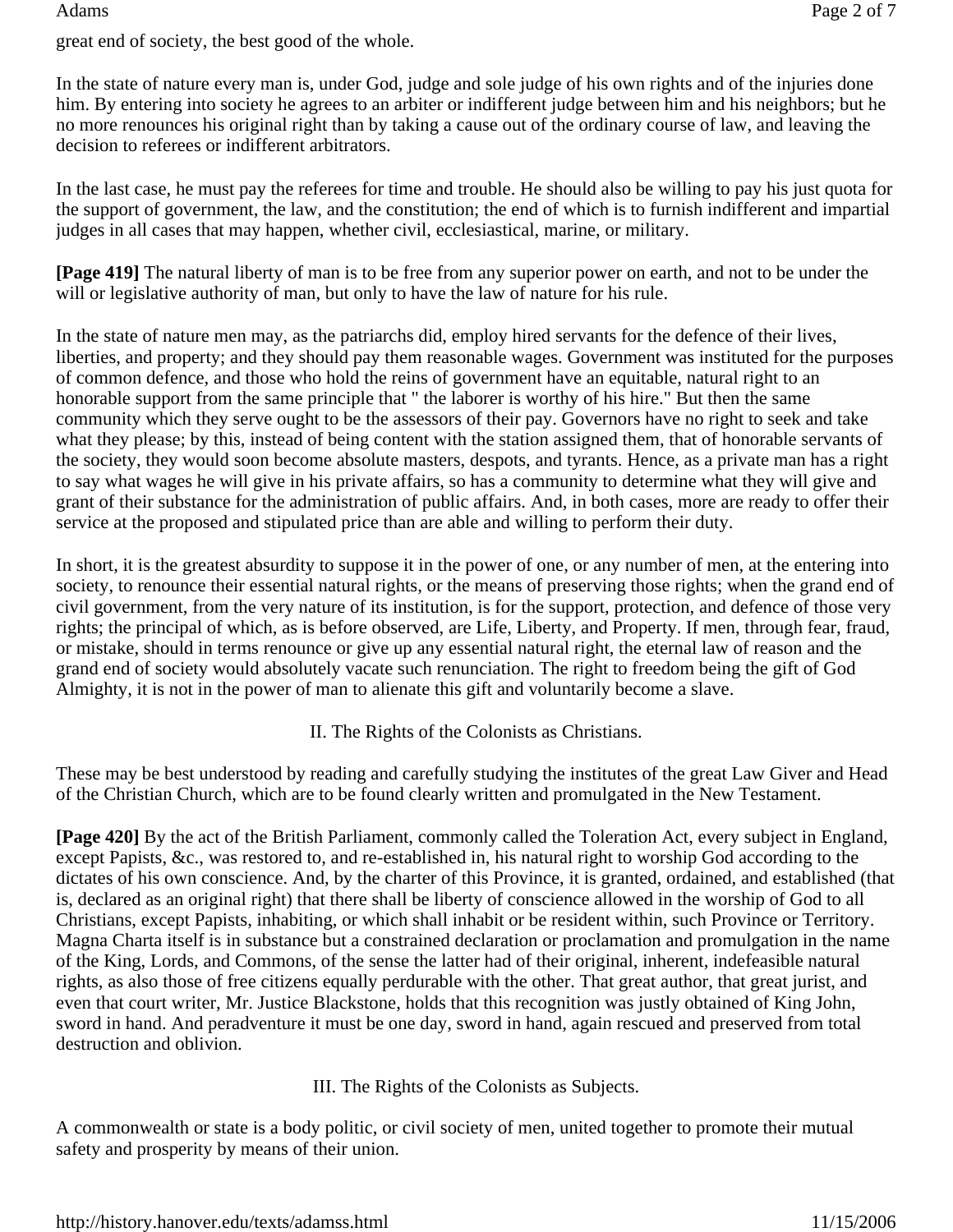The absolute rights of Englishmen and all freemen, in or out of civil society, are principally personal security, personal liberty, and private property.

All persons born in the British American Colonies are, by the laws of God and nature and by the common law of England, exclusive of all charters from the Crown, well entitled, and by acts of the British Parliament are declared to be entitled, to all the natural, essential, inherent, and inseparable rights, liberties, and privileges of subjects born in Great Britain or within the realm. Among those rights are the following, which no man, or body of men, consistently with their own rights as men and citizens, or members of society, can for themselves give up or take away from others.

**[Page 421]** First, "The first fundamental, positive law of all common wealths or states is the establishing the legislative power. As the first fundamental natural law, also, which is to govern even the legislative power itself, is the preservation of the society."

Secondly, The Legislative has no right to absolute, arbitrary power over the lives and fortunes of the people; nor can mortals assume a prerogative not only too high for men, but for angels, and therefore reserved for the exercise of the Deity alone.

"The Legislative cannot justly assume to itself a power to rule by extempore arbitrary decrees; but it is bound to see that justice is dispensed, and that the rights of the subjects be decided by promulgated, standing, and known laws, and authorized independent judges"; that is, independent, as far as possible, of Prince and people. "There should be one rule of justice for rich and poor, for the favorite at court, and the countryman at the plough."

Thirdly, The supreme power cannot justly take from any man any part of his property, without his consent in person or by his representative.

These are some of the first principles of natural law and justice, and the great barriers of all free states and of the British Constitution in particular. It is utterly irreconcilable to these principles and to many other fundamental maxims of the common law, common sense, and reason that a British House of Commons should have a right at pleasure to give and grant the property of the Colonists. (That the Colonists are well entitled to all the essential rights, liberties, and privileges of men and freemen born in Britain is manifest not only from the Colony charters in general, but acts of the British Parliament.) The statute of the 13th of Geo. 2, C. 7, naturalizes even foreigners after seven years' residence. The words of the Massachusetts charter are these: "And further, our will and pleasure is, and we do hereby for us, our heirs, and successors, grant, establish, and ordain, that all and every of the subjects of us, our heirs, and successors, which shall go to, and inhabit within our said Province or Territory, and every of their children, which shall happen to be born there or on the seas in going thither or returning from thence, shall have and enjoy all liberties and immunities of free and natural subjects within any of the dominions **[Page 422]** of us, our heirs, and successors, to all intents, constructions, and purposes whatsoever as if they and every one of them were born within this our realm of England."

Now what liberty can there be where property is taken away without consent? Can it be said with any color of truth and justice, that this continent of three thousand miles in length, and of a breadth as yet unexplored, in which, however, it is supposed there are five millions of people, has the least voice, vote, or influence in the British Parliament? Have they all together any more weight or power to return a single member to that House of Commons who have not inadvertently, but deliberately, assumed a power to dispose of their lives, liberties, and properties, than to choose an Emperor of China? Had the Colonists a right to return members to the British Parliament, it would only be hurtful; as, from their local situation and circumstances, it is impossible they should ever be truly and properly represented there. The inhabitants of this country, in all probability, in a few years, will be more numerous than those of Great Britain and Ireland together; yet it is absurdly expected by the promoters of the present measures that these, with their posterity to all generations, should be easy, while their property shall be disposed of by a House of Commons at three thousand miles' distance from them, and who cannot be supposed to have the least care or concern for their real interest; who have not only no natural care for their interest, but must be in effect bribed against it, as every burden they lay on the Colonists is so much saved or gained to themselves. Hitherto, many of the Colonists have been free from quit rents; but if the breath of a British House of Commons can originate an act for taking away all our money, our lands will go next, or be subject to rack rents from haughty and relentless landlords, who will ride at ease, while we are trodden in the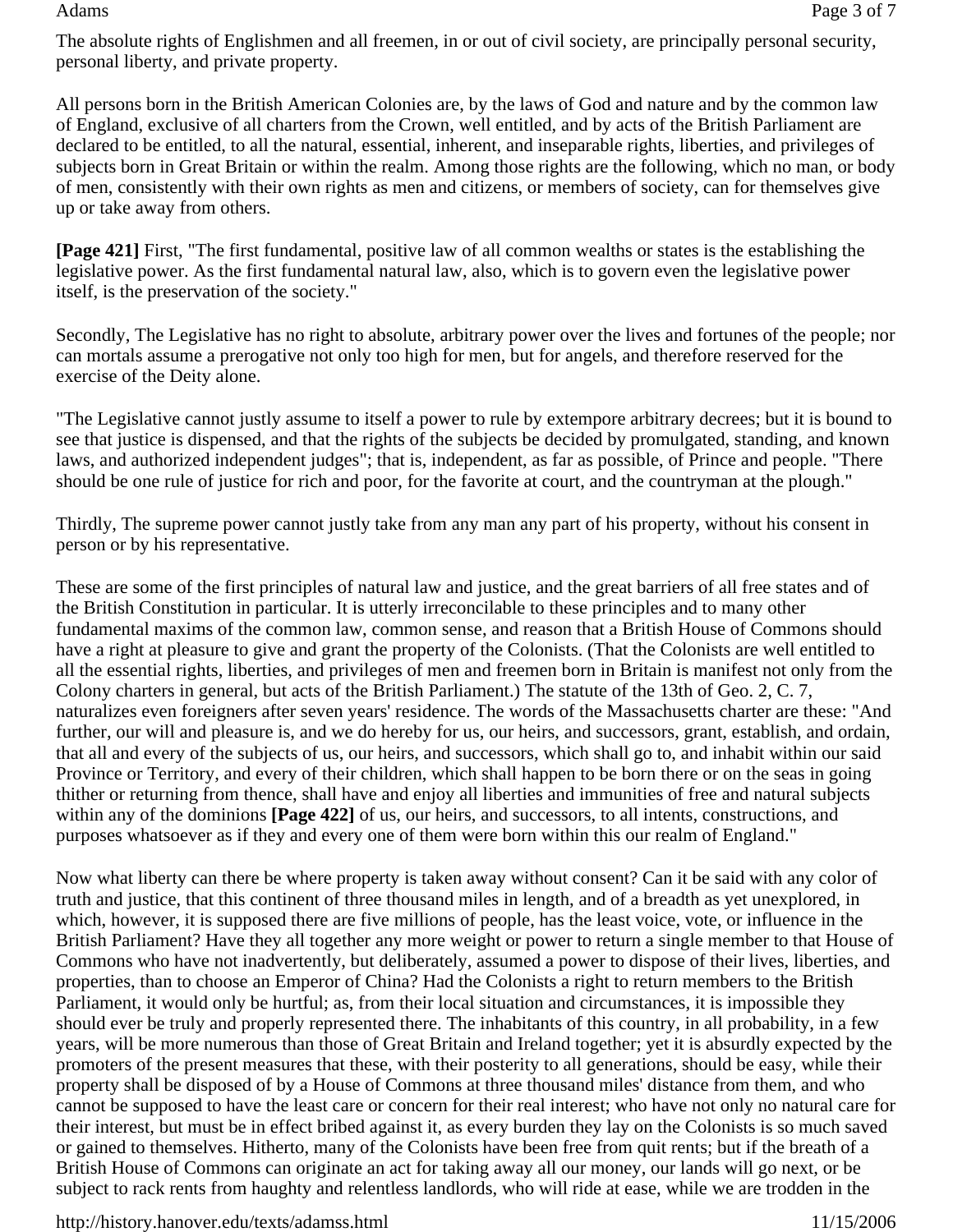dirt. The Colonists have been branded with the odious names of traitors and rebels only for complaining of their grievances. How long such treatment will or ought to be borne, is submitted.

## **Benjamin Franklin's Preface to the English Edition of the Report**

All accounts of the discontent so general in our colonies have of late years been industriously smothered and concealed here; it seeming to suit the views of the American minister [Lord Hillsborough], to have it understood that by his great abilities all faction was subdued, all opposition suppressed, and the whole country quieted. That the true state of affairs there may be known, and the true causes of that discontent well understood, the following piece (not the production of a private writer, but the unanimous act of a large American city), lately printed in New England, is republished here. This nation, and the other nations of Europe, may thereby learn, with more certainty, the grounds of a dissension that possibly may, sooner or later, have consequences interesting to them all.

The colonies had from their first settlement been governed with more ease than perhaps can be equalled by any instance in history of dominions so distant. Their affection and respect for this country, while they were treated with kindness, produced an almost implicit obedience to the instructions of the Prince, and even to acts of the British Parliament; though the right of binding them by a legislature in which they were unrepresented was never clearly understood. That respect and affection produced a partiality in favor of everything that was English; whence their preference of English modes and manufactures; their submission to restraints on the importation of foreign goods, which they had but little desire to use; and the monopoly we so long enjoyed of their commerce, to the great enriching of our merchants and artificers.

The mistaken policy of the Stamp Act first disturbed this happy situation; but the flame thereby raised was soon extinguished by its repeal, and the old harmony restored, with all its concomitant advantage to our commerce. The subsequent act of another administration, which, not content with an established exclusion of foreign manufactures, began to make our own merchandise dearer to the consumers there, by heavy duties, revived it again; and combinations were entered into throughout the continent to stop trading with Britain till those duties should be repealed. All were accordingly repealed but **[Page 423]** one, the duty on tea. This was reserved (professedly so) as a standing claim and exercise of the right assumed by Parliament of laying such duties.

The colonies, on this repeal, retracted their agreement, so far as related to all other goods, except that on which the duty was retained. This was trumpeted here by the minister for the colonies as a triumph; there it was considered only as a decent and equitable measure, showing a willingness to meet the mother country in every advance towards a reconciliation, and a disposition to a good understanding so prevalent that possibly they might soon have relaxed in the article of tea also. But the system of commissioners of customs, officers without end, with fleets and armies for collecting and enforcing those duties, being continued, and these acting with much indiscretion and rashness (giving great and unnecessary trouble and obstruction to business, commencing unjust and vexatious suits, and harassing commerce in all its branches, while that the minister kept the people in a constant state of irritation by instructions which appeared to have no other end than the gratifying his private resentments), occasioned a persevering adherence to their resolutions in that particular; and the event should be a lesson to ministers not to risk through pique the obstructing any one branch of trade; since the course and connection of general business may be thereby disturbed to a degree impossible to be foreseen or imagined. For it appears that the colonies finding their humble petitions to have this duty repealed were rejected and treated with contempt, and that the produce of the duty was applied to the rewarding with undeserved salaries and pensions every one of their enemies, the duty itself became more odious, and their resolution to share it more vigorous and obstinate.

The Dutch, the Danes, and French took this opportunity thus offered them by our imprudence, and began to smuggle their teas into the plantation. At first this was something difficult; but at length, as all business is improved by practice, it became easy. A coast fifteen hundred miles in length could not in all parts be guarded,